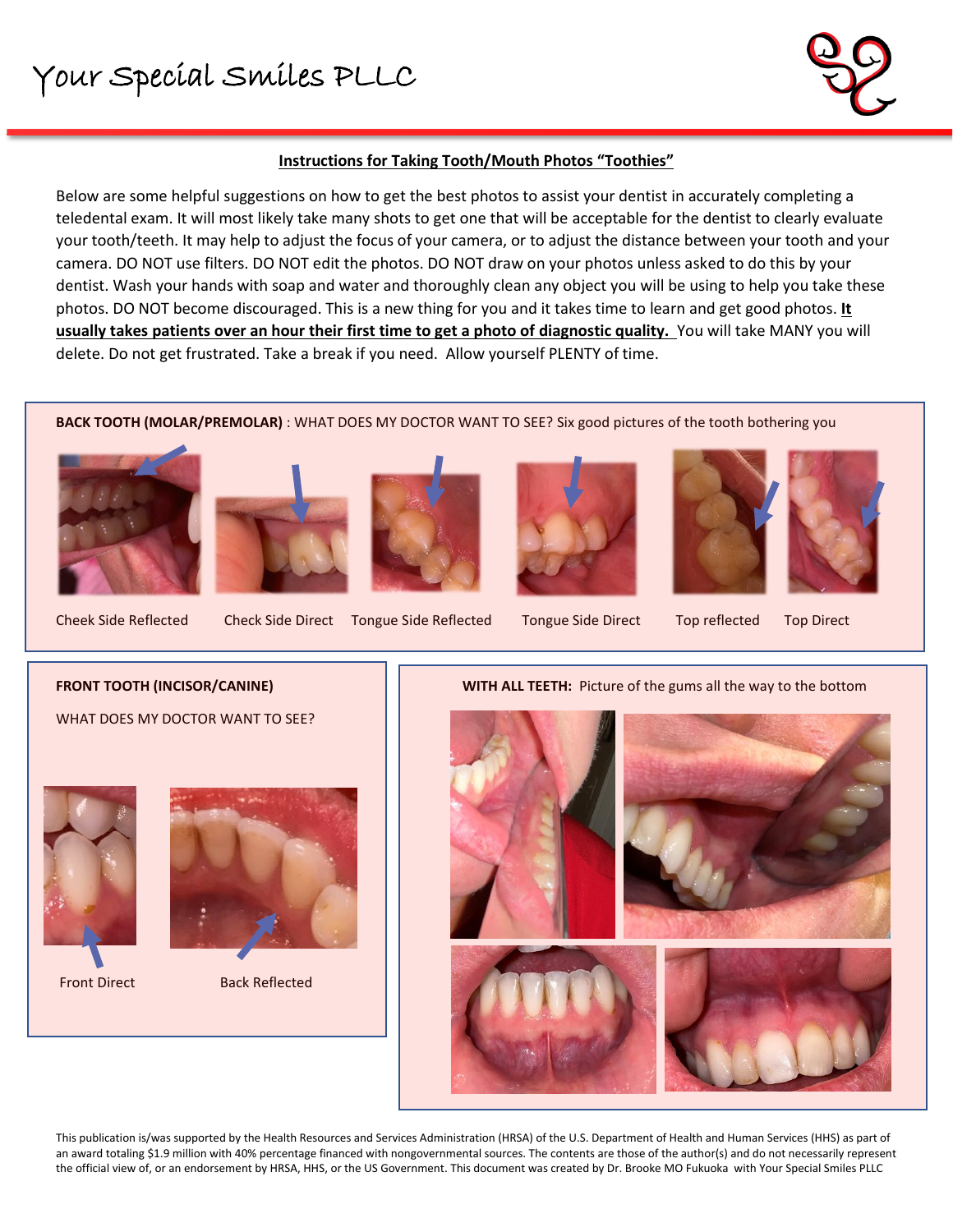

**NEED A REFLECTIVE SURFACE TO GET THAT SHOT?** Butter knifes, cheese spreaders or makeup mirrors work well. If you can see yourself clearly in the surface it is better than a surface that looks blurry. If you can get the shot without using a surface it will be the clearest.



l

.





**RELECTIVE SURFACE FOGGING UP WHEN YOU TRY TO TAKE THE PICTURE?** Warm it up with hot water before using (not too hot so you don't burn yourself).



### **CAN'T GET THE MIRROR IN YOUR MOUTH?**

Insert corner in slightly closed **Rotate into mouth** Then angle it to see all teeth







This publication is/was supported by the Health Resources and Services Administration (HRSA) of the U.S. Department of Health and Human Services (HHS) as part of an award totaling \$1.9 million with 40% percentage financed with nongovernmental sources. The contents are those of the author(s) and do not necessarily represent the official view of, or an endorsement by HRSA, HHS, or the US Government. This document was created by Dr. Brooke MO Fukuoka with Your Special Smiles PLLC